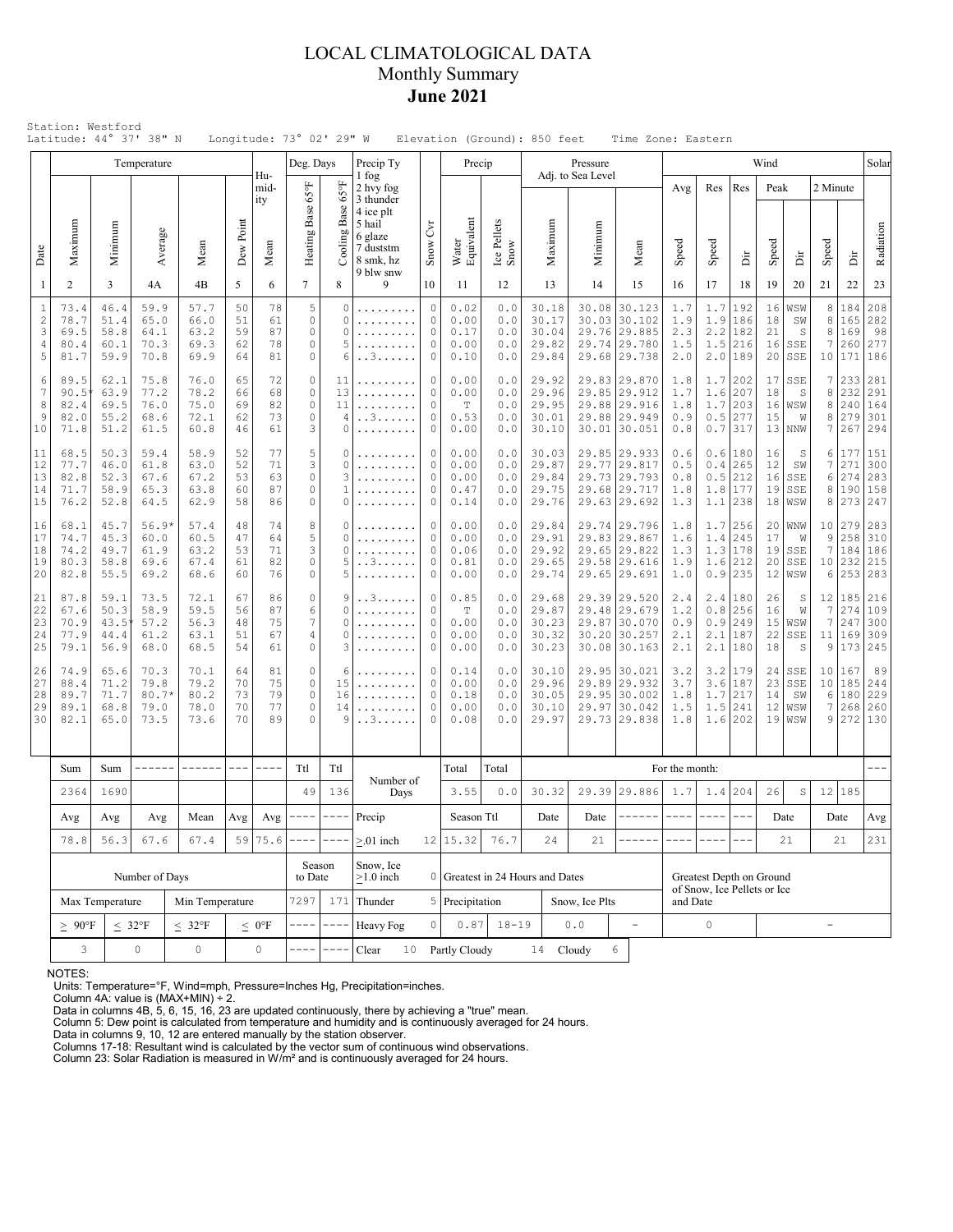# OBSERVATIONS AT 3-HOUR INTERVALS **June 2021: Westford**

|                                              | Wind                                                                                                                                                                                                                                                                                                                                                                                                                                                                                                                   |                                                                                           |                                                              |                                              |                                              |                                              |                                                      |                                                                                                                      |                                                                        |                                                                      |                                                                                                      |                                                              |                                              |                                              |                                                 | Wind                                                                      |                                                                                       |                                                              |                                                                      |                                                                                       |                                                              |                                              |                                              |                                                                  | Wind                                                   |                                                                                                                                                                                     |                                                                                                                |
|----------------------------------------------|------------------------------------------------------------------------------------------------------------------------------------------------------------------------------------------------------------------------------------------------------------------------------------------------------------------------------------------------------------------------------------------------------------------------------------------------------------------------------------------------------------------------|-------------------------------------------------------------------------------------------|--------------------------------------------------------------|----------------------------------------------|----------------------------------------------|----------------------------------------------|------------------------------------------------------|----------------------------------------------------------------------------------------------------------------------|------------------------------------------------------------------------|----------------------------------------------------------------------|------------------------------------------------------------------------------------------------------|--------------------------------------------------------------|----------------------------------------------|----------------------------------------------|-------------------------------------------------|---------------------------------------------------------------------------|---------------------------------------------------------------------------------------|--------------------------------------------------------------|----------------------------------------------------------------------|---------------------------------------------------------------------------------------|--------------------------------------------------------------|----------------------------------------------|----------------------------------------------|------------------------------------------------------------------|--------------------------------------------------------|-------------------------------------------------------------------------------------------------------------------------------------------------------------------------------------|----------------------------------------------------------------------------------------------------------------|
| Hour                                         | Sunshine                                                                                                                                                                                                                                                                                                                                                                                                                                                                                                               | Pressure                                                                                  | Rainfall<br>rate                                             | Temperature                                  | Dew Point                                    | Humidity                                     | Direction                                            | Speed                                                                                                                | Gust                                                                   | Sunshine                                                             | Pressure                                                                                             | Rainfall<br>rate                                             | Temperature                                  | Dew Point                                    | Humidity                                        | Direction                                                                 | Speed                                                                                 | Gust                                                         | Sunshine                                                             | Pressure                                                                              | Rainfall<br>rate                                             | Temperature                                  | Dew Point                                    | Humidity                                                         | Direction                                              | Speed                                                                                                                                                                               | Gust                                                                                                           |
|                                              |                                                                                                                                                                                                                                                                                                                                                                                                                                                                                                                        |                                                                                           |                                                              | <b>JUN 01</b>                                |                                              |                                              |                                                      |                                                                                                                      |                                                                        |                                                                      |                                                                                                      |                                                              | <b>JUN 02</b>                                |                                              |                                                 |                                                                           |                                                                                       |                                                              |                                                                      |                                                                                       |                                                              | <b>JUN 03</b>                                |                                              |                                                                  |                                                        |                                                                                                                                                                                     |                                                                                                                |
| 00<br>03<br>06<br>09<br>12<br>15<br>18<br>21 | 0<br>0.00<br>19<br>30.12<br>48<br>46<br>96<br>$\mathbf{1}$<br>20<br>0<br>30.11<br>0.00<br>47<br>$1\,$<br>48<br>96<br>$\overline{\mathbf{c}}$<br>30.14<br>18<br>28<br>0.00<br>47<br>45<br>92<br>30.18<br>16<br>$1\,$<br>111<br>0.00<br>53<br>50<br>90<br>$\overline{\mathbf{c}}$<br>420<br>30.15<br>0.00<br>61<br>54<br>78<br>17<br>30.11<br>54<br>$\sqrt{4}$<br>376<br>0.00<br>72<br>54<br>19<br>399<br>30.08<br>22<br>$\mathbf{1}$<br>70<br>57<br>0.00<br>54<br>$\circ$<br>30.11<br>57<br>51<br>0<br>0.00<br>79<br>18 |                                                                                           |                                                              |                                              |                                              |                                              |                                                      | 4<br>4<br>8<br>6<br>9<br>10<br>5<br>$\circ$                                                                          | 0<br>0<br>25<br>557<br>930<br>592<br>142<br>0                          | 30.12<br>30.12<br>30.15<br>30.17<br>30.14<br>30.08<br>30.04<br>30.04 | 0.00<br>0.00<br>0.00<br>0.00<br>0.00<br>0.00<br>0.00<br>0.00                                         | 54<br>52<br>53<br>67<br>76<br>78<br>75<br>67                 | 46<br>46<br>46<br>52<br>54<br>56<br>51<br>53 | 74<br>78<br>76<br>59<br>47<br>47<br>44<br>59 | 17 ا<br>17<br>18<br>17<br>17<br>20<br>11<br>18  | 0<br>1<br>$\mathbf{1}$<br>4<br>4<br>1<br>$\overline{c}$<br>$\overline{c}$ | 0<br>6<br>7<br>12<br>$\,8\,$<br>6<br>12<br>18                                         | 0<br>0<br>11<br>195<br>84<br>250<br>88<br>0                  | 30.04<br>29.99<br>29.98<br>29.94<br>29.88<br>29.82<br>29.78<br>29.78 | 0.00<br>0.00<br>0.00<br>0.00<br>0.00<br>0.00<br>0.00<br>0.00                          | 63<br>59<br>59<br>63<br>65<br>65<br>67<br>63                 | 58<br>56<br>57<br>59<br>59<br>60<br>62<br>62 | 85<br>91<br>94<br>85<br>80<br>82<br>84<br>95 | 18<br>19<br>18<br>16<br>18<br>17<br>18<br>24                     | З<br>0<br>0<br>$\frac{2}{4}$<br>3<br>$\mathbf{1}$<br>0 | 14<br>8<br>$\sqrt{4}$<br>$1\,0$<br>$\mathsf{S}$<br>21<br>$14$<br>$\sqrt{4}$                                                                                                         |                                                                                                                |
|                                              |                                                                                                                                                                                                                                                                                                                                                                                                                                                                                                                        |                                                                                           |                                                              | <b>JUN 04</b>                                |                                              |                                              |                                                      |                                                                                                                      |                                                                        |                                                                      |                                                                                                      |                                                              | <b>JUN 05</b>                                |                                              |                                                 |                                                                           |                                                                                       |                                                              |                                                                      |                                                                                       |                                                              | JUN 06                                       |                                              |                                                                  |                                                        |                                                                                                                                                                                     |                                                                                                                |
| 00<br>03<br>06<br>09<br>12<br>15<br>18<br>21 | 0<br>$\mathbb O$<br>46<br>585<br>923<br>243<br>156<br>0                                                                                                                                                                                                                                                                                                                                                                                                                                                                | 29.79<br>29.78<br>29.80<br>29.81<br>29.80<br>29.76<br>29.74<br>29.76                      | 0.00<br>0.00<br>0.00<br>0.00<br>0.00<br>0.00<br>0.00<br>0.00 | 63<br>62<br>60<br>69<br>75<br>79<br>78<br>67 | 62<br>61<br>60<br>62<br>61<br>62<br>62<br>61 | 97<br>97<br>79<br>62<br>57<br>57<br>81       | 96, 17<br>$1\,8$<br>21<br>19<br>22<br>18<br>19<br>18 | 0<br>$\circ$<br>$\circ$<br>$\overline{4}$<br>3<br>3<br>$\overline{c}$<br>$\mathbf 0$                                 | 9<br>3<br>3<br>10<br>9<br>16<br>7<br>$\circ$                           | 0<br>$\mathbf 0$<br>35<br>547<br>796<br>336<br>62<br>0               | 29.77<br>29.76<br>29.74<br>29.72<br>29.69<br>29.69<br>29.72<br>29.78                                 | 0.00<br>0.00<br>0.00<br>0.00<br>0.00<br>0.00<br>0.00<br>0.00 | 61<br>61<br>61<br>73<br>79<br>76<br>74<br>71 | 59<br>58<br>58<br>64<br>70<br>69<br>67<br>64 | 93<br>91<br>90<br>75<br>73<br>78<br>80<br>78    | 17 ا<br>17<br>17<br>18<br>16<br>17<br>18<br>21                            | 0<br>$\mathbf{1}$<br>$\overline{\mathcal{L}}$<br>3<br>$\,1\,$<br>$\sqrt{4}$<br>0<br>1 | 5<br>5<br>9<br>14<br>9<br>10<br>7<br>4                       | 0<br>0<br>25<br>515<br>865<br>800<br>251<br>0                        | 29.83<br>29.85<br>29.86<br>29.89<br>29.89<br>29.86<br>29.85<br>29.88                  | 0.00<br>0.00<br>0.00<br>0.00<br>0.00<br>0.00<br>0.00<br>0.00 | 65<br>64<br>62<br>75<br>84<br>89<br>87<br>75 | 63<br>61<br>60<br>64<br>70<br>69<br>69<br>65 | 94<br>91<br>94<br>71<br>64<br>52<br>54<br>71                     | 124<br>18<br>18<br>16<br>21<br>22<br>22<br>21          | 0<br>0<br>0<br>5<br>$\frac{2}{2}$<br>$\mathbf 1$<br>4                                                                                                                               | 0<br>$\frac{5}{2}$<br>$1\,4$<br>$\begin{array}{c} 12 \\ 12 \end{array}$<br>$\epsilon$<br>11                    |
|                                              | <b>JUN 07</b>                                                                                                                                                                                                                                                                                                                                                                                                                                                                                                          |                                                                                           |                                                              |                                              |                                              |                                              |                                                      |                                                                                                                      |                                                                        |                                                                      |                                                                                                      | <b>JUN 08</b>                                                |                                              |                                              |                                                 |                                                                           |                                                                                       |                                                              |                                                                      |                                                                                       | <b>JUN 09</b>                                                |                                              |                                              |                                                                  |                                                        |                                                                                                                                                                                     |                                                                                                                |
| 00<br>03<br>06<br>09<br>12<br>15<br>18<br>21 | 0<br>$\mathbf 0$<br>21<br>540<br>902<br>807<br>67<br>0                                                                                                                                                                                                                                                                                                                                                                                                                                                                 | 29.92<br>29.92<br>29.94<br>29.96<br>29.93<br>29.89<br>29.85<br>29.88                      | 0.00<br>0.00<br>0.00<br>0.00<br>0.00<br>0.00<br>0.00<br>0.00 | 73<br>67<br>65<br>81<br>87<br>89<br>88<br>79 | 66<br>62<br>61<br>68<br>70<br>66<br>69<br>67 | 78<br>83<br>89<br>65<br>57<br>47<br>53<br>67 | 17 ا<br>16<br>16<br>18<br>18<br>22<br>18<br>19       | 0<br>$\circ$<br>$\circ$<br>$\overline{\mathbf{c}}$<br>$\sqrt{4}$<br>$\overline{4}$<br>$\overline{c}$<br>$\mathbf{1}$ | 0<br>4<br>$\sqrt{4}$<br>$\mathsf 9$<br>18<br>13<br>6<br>4              | 0<br>$\mathbf 0$<br>30<br>125<br>362<br>295<br>88<br>0               | 29.89<br>29.91<br>29.92<br>29.95<br>29.94<br>29.92<br>29.89<br>29.91                                 | 0.00<br>0.00<br>0.00<br>0.00<br>0.00<br>0.00<br>0.00<br>0.00 | 73<br>72<br>72<br>73<br>79<br>80<br>76<br>73 | 66<br>66<br>66<br>69<br>72<br>72<br>72<br>70 | 77<br>81<br>81<br>87<br>79<br>75<br>85<br>89    | 17<br>20<br>16<br>17<br>21<br>17<br>21<br>19                              | T<br>$\mathbbm{1}$<br>$\overline{4}$<br>3<br>5<br>3<br>0<br>1                         | 6<br>4<br>10<br>8<br>13<br>8<br>$\circ$<br>9                 | 0<br>0<br>23<br>490<br>904<br>824<br>171<br>0                        | 29.91<br>29.89<br>29.91<br>29.95<br>29.99<br>29.98<br>29.94<br>29.96                  | 0.00<br>0.34<br>0.00<br>0.00<br>0.00<br>0.00<br>0.00<br>0.00 | 70<br>69<br>69<br>72<br>79<br>81<br>79<br>65 | 68<br>68<br>68<br>67<br>61<br>62<br>59<br>53 | 91<br>96<br>97<br>84<br>54<br>53<br>50<br>64                     | 17  <br>17<br>27<br>05<br>04<br>22<br>06<br>28         | 2<br>3<br>$\circ$<br>0<br>0<br>0<br>0<br>0                                                                                                                                          | 10<br>$\begin{array}{c} 9 \\ 6 \end{array}$<br>6957<br>$\mathbb O$                                             |
|                                              |                                                                                                                                                                                                                                                                                                                                                                                                                                                                                                                        |                                                                                           |                                                              | <b>JUN 10</b>                                |                                              |                                              |                                                      |                                                                                                                      |                                                                        |                                                                      |                                                                                                      |                                                              | <b>JUN 11</b>                                |                                              |                                                 |                                                                           |                                                                                       |                                                              |                                                                      |                                                                                       |                                                              | <b>JUN 12</b>                                |                                              |                                                                  |                                                        |                                                                                                                                                                                     |                                                                                                                |
| 00<br>03<br>06<br>09<br>12<br>15<br>18<br>21 | 0<br>0<br>16<br>346<br>900<br>872<br>100<br>0                                                                                                                                                                                                                                                                                                                                                                                                                                                                          | 30.01<br>30.03<br>30.05<br>30.10<br>30.09<br>30.06<br>30.02<br>30.03                      | 0.00<br>0.00<br>0.00<br>0.00<br>0.00<br>0.00<br>0.00<br>0.00 | 55<br>56<br>51<br>60<br>67<br>69<br>70<br>55 | 51<br>44<br>41<br>48<br>43<br>48<br>48<br>44 | 64<br>68<br>64<br>42<br>47<br>47<br>68       | 84 28<br>00<br>32<br>03<br>07<br>26<br>25<br>01      | 0<br>3<br>$\mathbf 1$<br>$\circ$<br>$\overline{\mathbf{c}}$<br>3<br>$\circ$<br>$\mathbf 0$                           | 0<br>11<br>5<br>10<br>11<br>11<br>5<br>$\overline{c}$                  | 0<br>$\circ$<br>42<br>114<br>185<br>489<br>197<br>0                  | 30.03<br>30.01<br>29.98<br>29.98<br>29.94<br>29.90<br>29.86<br>29.87                                 | 0.00<br>0.00<br>0.00<br>0.00<br>0.00<br>0.00<br>0.00<br>0.00 | 54<br>53<br>53<br>58<br>61<br>68<br>67<br>58 | 47<br>48<br>51<br>52<br>51<br>53<br>53<br>53 | 78<br>83<br>94<br>80<br>71<br>58<br>62<br>83    | 101<br>01<br>01<br>20<br>15<br>20<br>18<br>16                             | 0<br>0<br>0<br>0<br>2<br>$1\,$<br>$\mathbf 1$<br>0                                    | 0<br>0<br>0<br>$\overline{c}$<br>10<br>6<br>6<br>0           | 0<br>0<br>39<br>584<br>972<br>722<br>127<br>0                        | 29.86<br>29.82<br>29.84<br>29.85<br>29.83<br>29.80<br>29.77<br>29.78                  | 0.00<br>0.00<br>0.00<br>0.00<br>0.00<br>0.00<br>0.00<br>0.00 | 51<br>49<br>47<br>67<br>75<br>76<br>75<br>58 | 49<br>47<br>46<br>59<br>58<br>53<br>52<br>49 | 95, 16<br>95<br>97<br>76<br>56<br>45<br>44<br>71                 | 16<br>16<br>16<br>28<br>33<br>27<br>02                 | 0<br>0<br>0<br>0<br>2<br>$\,1$<br>0<br>0                                                                                                                                            | 0<br>$\mathbb O$<br>$\begin{array}{c}\n0 \\ 3\n\end{array}$<br>9<br>$\,$ 8 $\,$<br>$10$<br>$\mathbb O$         |
|                                              | <b>JUN 13</b>                                                                                                                                                                                                                                                                                                                                                                                                                                                                                                          |                                                                                           |                                                              |                                              |                                              |                                              |                                                      |                                                                                                                      |                                                                        | <b>JUN 14</b>                                                        |                                                                                                      |                                                              |                                              |                                              |                                                 |                                                                           |                                                                                       |                                                              | <b>JUN 15</b>                                                        |                                                                                       |                                                              |                                              |                                              |                                                                  |                                                        |                                                                                                                                                                                     |                                                                                                                |
| 00<br>03<br>06<br>10<br>12<br>15<br>18<br>21 | 0<br>60                                                                                                                                                                                                                                                                                                                                                                                                                                                                                                                | 0, 29.80<br>29.80<br>29.82<br>573 29.84<br>953 29.82<br>381 29.79<br>149 29.76<br>0 29.75 | 0.00<br>0.00<br>0.00<br>0.00<br>0.00<br>0.00<br>0.00<br>0.00 | 58<br>54<br>54<br>69<br>80<br>80<br>79<br>62 | 49<br>46<br>49<br>58<br>52<br>54<br>52<br>54 | 72<br>76<br>84<br>70<br>38<br>41             | 13<br>13<br>17<br>18<br>26<br>26<br>39 20<br>74 20   | 0<br>$\sqrt{2}$<br>$\circ$<br>3<br>0<br>$\mathbb O$<br>0<br>$\mathbb O$                                              | 0<br>$\mathbf 5$<br>5<br>9<br>$\mathsf 9$<br>$\sqrt{4}$<br>$\mathbb O$ | $\circ$<br>7<br>13 128<br>46                                         | 0, 29.73<br>29.73<br>29.70<br>543 29.72<br>29.74<br>135 29.71<br>29.69<br>0 29.71                    | 0.00<br>0.00<br>0.15<br>0.00<br>0.00<br>0.00<br>0.00<br>0.00 | 61<br>67<br>60<br>66<br>67<br>66<br>64<br>61 | 52<br>60<br>59<br>62<br>61<br>62<br>60<br>59 | 72<br>78<br>95<br>87<br>81<br>87<br>88<br>93 16 | <sub>l</sub> 18<br>16<br>10<br>20<br>18<br>16<br> 16                      | 0<br>3<br>$\mathbf{1}$<br>4<br>1<br>$\,1$<br>2<br>0                                   | $\mathbf{1}$<br>14<br>8<br>12<br>91<br>8<br>13<br>$\sqrt{4}$ | 0<br>0<br>88<br>011<br>417<br>$\circ$                                | 29.70<br>29.69<br>29.69<br>619 29.69<br>29.67<br>29.64<br>60 29.67<br>29.75           | 0.00<br>0.00<br>0.00<br>0.00<br>0.00<br>0.00<br>0.00<br>0.00 | 60<br>59<br>59<br>65<br>71<br>73<br>62<br>54 | 58<br>58<br>58<br>60<br>60<br>61<br>59<br>52 | 95<br>97<br>97<br>83<br>68<br>66 27<br>92 25<br>93 31            | 18 ر<br>18<br>19<br>20<br>23                           | 0<br>$\mathbf 1$<br>0<br>0<br>$\,1$<br>$\sqrt{2}$<br>6<br>0                                                                                                                         | $\begin{array}{c} 3 \\ 2 \\ 2 \end{array}$<br>$\overline{\mathbf{c}}$<br>$\,$ 8 $\,$<br>10<br>14<br>$\sqrt{4}$ |
|                                              |                                                                                                                                                                                                                                                                                                                                                                                                                                                                                                                        |                                                                                           |                                                              | <b>JUN 16</b>                                |                                              |                                              |                                                      |                                                                                                                      |                                                                        |                                                                      |                                                                                                      |                                                              | JUN 17                                       |                                              |                                                 |                                                                           |                                                                                       |                                                              |                                                                      |                                                                                       |                                                              | JUN 18                                       |                                              |                                                                  |                                                        |                                                                                                                                                                                     |                                                                                                                |
| 00<br>03<br>06<br>09<br>15<br>18<br>21       | $\circ$<br>121111                                                                                                                                                                                                                                                                                                                                                                                                                                                                                                      | 0, 29.74<br>29.75<br>19 29.80<br>568 29.81<br>29.81<br>195 29.80<br>102 29.79<br>0 29.81  | 0.00<br>0.00<br>0.00<br>0.00<br>0.00<br>0.00<br>0.00<br>0.00 | 53<br>49<br>46<br>58<br>63<br>66<br>66<br>57 | 52<br>48<br>44<br>50<br>50<br>46<br>49<br>45 | 96<br>94<br>76<br>63<br>49<br>55<br>64       | 96, 31<br>05<br>35<br>24<br>23<br>24<br>26<br>22     | 0<br>$\mathbf 1$<br>$\mathbb O$<br>$\sqrt{2}$<br>$\sqrt{2}$<br>5<br>$\overline{c}$<br>$\mathbf{1}$                   | 0<br>4<br>6<br>$\overline{7}$<br>11<br>13<br>13<br>10                  | $\circ$<br>0                                                         | 0, 29.84<br>29.83<br>18 29.85<br>570 29.89<br>$925 \mid 29.90$<br>863 29.86<br>$77$   29.85<br>29.88 | 0.00<br>0.00<br>0.00<br>0.00<br>0.00<br>0.00<br>0.00<br>0.00 | 53<br>49<br>45<br>62<br>69<br>73<br>73<br>58 | 45<br>44<br>43<br>49<br>49<br>48<br>48<br>47 | 74,18<br>85<br>90<br>63<br>49<br>40<br>41<br>69 | 18<br>17<br> 17<br> 25<br>24<br>26<br>24                                  | 1<br>$\overline{\mathbf{c}}$<br>$\mathbb O$<br>3<br>3<br>$\mathbf{1}$<br>$\circ$<br>0 | 4<br>4<br>4<br>10<br>14<br>11<br>9<br>0                      | 0<br>0<br>26                                                         | 29.91<br>29.91<br>29.90<br>628 29.88<br>596 29.83<br>139 29.80<br>62 29.74<br>0 29.72 | 0.00<br>0.00<br>0.00<br>0.00<br>0.00<br>0.00<br>0.00<br>0.00 | 54<br>51<br>54<br>67<br>73<br>72<br>72<br>63 | 46<br>44<br>45<br>51<br>54<br>57<br>59<br>61 | 75,19<br>77<br>72 16<br>57 18<br>51<br>58   19<br>64 20<br>93 21 | 17<br>17                                               | 0<br>$\mathbf 1$<br>$\mathbf 1$<br>3<br>5<br>$\mathfrak{2}% _{T}=\mathfrak{2}_{T}\!\left( a,b\right) ,\ \mathfrak{2}_{T}=\mathfrak{2}_{T}\!\left( a,b\right) ,$<br>$\mathbf 1$<br>0 | $\overline{\mathbf{c}}$<br>$\epsilon$<br>$\boldsymbol{7}$<br>14<br>13<br>13<br>$\epsilon$<br>$\mathbb O$       |

# MAXIMUM SHORT DURATION PRECIPITATION

| Time Period (minutes) |      | 10           | 1 E<br>∸                  | 20                   | 30   | 45                           | 60   | 80   | 100  | 120       | 150            | 180  |
|-----------------------|------|--------------|---------------------------|----------------------|------|------------------------------|------|------|------|-----------|----------------|------|
| Precipitation         | 0.45 | 0.57         | 0.67                      | 0.69                 | 0.69 | 0.69                         | 0.69 | J.69 | 0.70 | 70<br>0.1 | フウ<br>0.7<br>∼ | 0.72 |
| Ended: Date           | 21   | 21           | $\bigcap$ $\bigcap$<br>44 | $\sim$ 1<br><u>.</u> | 21   | 21                           | 21   | 19   | 19   | 19        | 19             | 19   |
| Ended: Time           | 1709 | 1712<br>1112 | 1711                      | 1712                 | 1712 | 712<br><b>+</b> / <b>+</b> 4 | 1712 | 0420 | 0426 | 0426      | 0530           | 0530 |

The precipitation amounts may occur at any time during the month. The time indicated is the ending time of the interval. Date and time are not entered for trace amounts.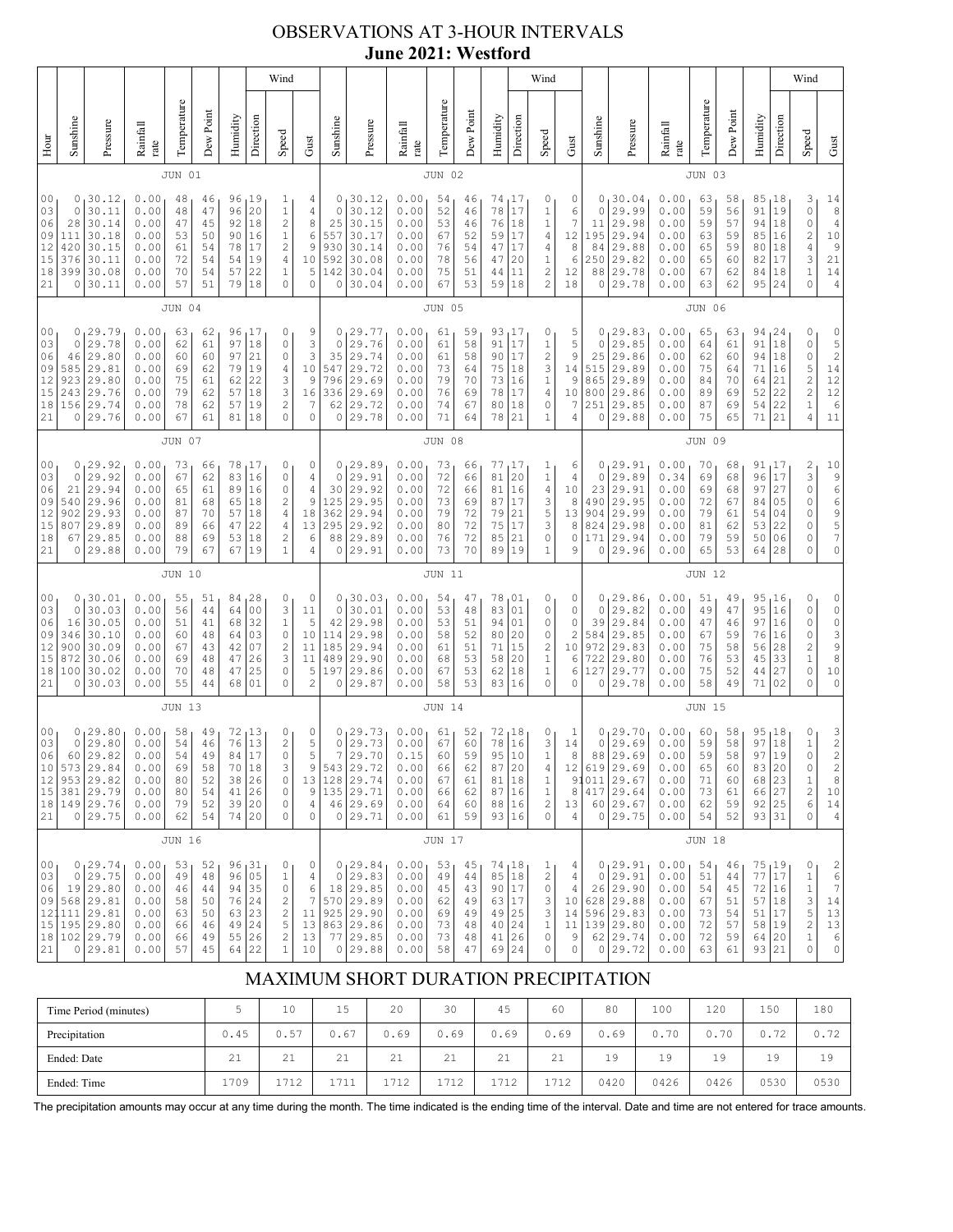# OBSERVATIONS AT 3-HOUR INTERVALS **June 2021: Westford**

|                                                          |                                                                                                                                                                                                                                                                                                                                                                                                                                                                                                                                                    |                                                                         |                                                              |                                              |                                              |                                        |                                                  | Wind                                                                                      |                                                                                            |                                                                         |                                                                         |                                                              |                                              |                                                 |                                                  |                                                                           | Wind                                                                    |                                                             |                                                                               |                                                                                       |                                                              |                                              |                                                        |                                                             |                                                         | Wind                                                                                                 |                                                                                  |
|----------------------------------------------------------|----------------------------------------------------------------------------------------------------------------------------------------------------------------------------------------------------------------------------------------------------------------------------------------------------------------------------------------------------------------------------------------------------------------------------------------------------------------------------------------------------------------------------------------------------|-------------------------------------------------------------------------|--------------------------------------------------------------|----------------------------------------------|----------------------------------------------|----------------------------------------|--------------------------------------------------|-------------------------------------------------------------------------------------------|--------------------------------------------------------------------------------------------|-------------------------------------------------------------------------|-------------------------------------------------------------------------|--------------------------------------------------------------|----------------------------------------------|-------------------------------------------------|--------------------------------------------------|---------------------------------------------------------------------------|-------------------------------------------------------------------------|-------------------------------------------------------------|-------------------------------------------------------------------------------|---------------------------------------------------------------------------------------|--------------------------------------------------------------|----------------------------------------------|--------------------------------------------------------|-------------------------------------------------------------|---------------------------------------------------------|------------------------------------------------------------------------------------------------------|----------------------------------------------------------------------------------|
| Hour                                                     | Sunshine                                                                                                                                                                                                                                                                                                                                                                                                                                                                                                                                           | Pressure                                                                | Rainfall<br>rate                                             | Temperature                                  | Dew Point                                    | Humidity                               | Direction                                        | Speed                                                                                     | Gust                                                                                       | Sunshine                                                                | Pressure                                                                | Rainfall<br>rate                                             | Temperature                                  | Dew Point                                       | Humidity                                         | Direction                                                                 | Speed                                                                   | ${\rm Gust}$                                                | Sunshine                                                                      | Pressure                                                                              | Rainfall<br>rate                                             | Temperature                                  | Dew Point                                              | Humidity                                                    | Direction                                               | Speed                                                                                                | Gust                                                                             |
|                                                          |                                                                                                                                                                                                                                                                                                                                                                                                                                                                                                                                                    |                                                                         |                                                              | <b>JUN 19</b>                                |                                              |                                        |                                                  |                                                                                           |                                                                                            |                                                                         |                                                                         |                                                              | <b>JUN 20</b>                                |                                                 |                                                  |                                                                           |                                                                         |                                                             |                                                                               |                                                                                       |                                                              | <b>JUN 21</b>                                |                                                        |                                                             |                                                         |                                                                                                      |                                                                                  |
| 00<br>03<br>06<br>09<br>12<br>15<br>18<br>21             | 0, 29.65<br>0.00<br>94 18<br>0<br>8<br>62<br>61<br>17<br>$\circ$<br>29.61<br>0.00<br>83<br>$\overline{4}$<br>66<br>61<br>$\overline{7}$<br>29.61<br>$\sqrt{2}$<br>0.00<br>97<br>18<br>11<br>61<br>61<br>29.62<br>547<br>0.00<br>17<br>71<br>66<br>86<br>4<br>916<br>29.61<br>0.00<br>20<br>$\overline{4}$<br>11<br>76<br>64<br>66<br>$\mathbb O$<br>$\overline{7}$<br>29.60<br>0.27<br>28<br>91<br>66<br>62<br>85<br>29.60<br>25<br>167<br>0.00<br>71<br>3<br>61<br>71<br>29.62<br>$\Omega$<br>$\circ$<br>0.00<br>62<br>58<br>88<br>31<br>$\Omega$ |                                                                         |                                                              |                                              |                                              |                                        |                                                  | 13<br>12<br>16                                                                            | $\circ$<br>21<br>657<br>898<br>867<br>69<br>$\circ$                                        | 0, 29.65<br>29.67<br>29.70<br>29.74<br>29.72<br>29.68<br>29.67<br>29.68 | 0.00<br>0.00<br>0.00<br>0.00<br>0.00<br>0.00<br>0.00<br>0.00            | 59<br>57<br>57<br>70<br>77<br>81<br>81<br>66                 | 54<br>55<br>55<br>62<br>65<br>65<br>63<br>60 | 84,31<br>92<br>94<br>76<br>67<br>57<br>55<br>82 | 31<br>22<br>23<br>19<br>22<br>24<br>25           | 0<br>0<br>0<br>3<br>$\overline{c}$<br>3<br>$\,1\,$<br>$\mathsf{O}\xspace$ | 1<br>0<br>$\circ$<br>10<br>6<br>7<br>3<br>0                             | $\circ$<br>16<br>629<br>937<br>127                          | 0, 29.68<br>29.65<br>29.59<br>29.57<br>29.50<br>214 29.40<br>29.43<br>0 29.45 | 0.00<br>0.00<br>0.00<br>0.00<br>0.00<br>0.00<br>0.00<br>0.36                          | 59<br>62<br>66<br>77<br>83<br>85<br>73<br>70                 | 57<br>60<br>63<br>70<br>73<br>71<br>71<br>69 | 94, 25<br>91<br>91<br>80<br>72<br>63 20<br>94<br>95 20 | 17<br>17<br>17<br>18<br>17                                  | 0<br>0<br>$\circ$<br>5<br>$\epsilon$<br>5<br>$\,1$<br>3 | $\mathbb O$<br>$\frac{1}{5}$<br>13<br>19<br>17<br>$\,$ 8 $\,$<br>$\mathsf 9$                         |                                                                                  |
|                                                          | <b>JUN 22</b>                                                                                                                                                                                                                                                                                                                                                                                                                                                                                                                                      |                                                                         |                                                              |                                              |                                              |                                        |                                                  |                                                                                           |                                                                                            |                                                                         |                                                                         | <b>JUN 23</b>                                                |                                              |                                                 |                                                  |                                                                           |                                                                         |                                                             |                                                                               |                                                                                       | <b>JUN 24</b>                                                |                                              |                                                        |                                                             |                                                         |                                                                                                      |                                                                                  |
| 0 <sub>0</sub><br>03<br>06<br>09<br>12<br>15<br>18<br>21 | $\circ$<br>19<br>176<br>371<br>214<br>44<br>$\circ$                                                                                                                                                                                                                                                                                                                                                                                                                                                                                                | 0, 29.50<br>29.48<br>29.58<br>29.66<br>29.72<br>29.73<br>29.76<br>29.81 | 0.00<br>0.00<br>0.00<br>0.00<br>0.00<br>0.00<br>0.00<br>0.00 | 67<br>67<br>62<br>62<br>60<br>58<br>56<br>53 | 66<br>66<br>59<br>58<br>54<br>52<br>51<br>49 | 97<br>89<br>87<br>80<br>81<br>85<br>86 | 96, 17<br>17<br>26<br>26<br>01<br>03<br>31<br>28 | 3<br>$\,1$<br>$\sqrt{2}$<br>$\mathbb O$<br>$\mathbf{1}$<br>$1\,$<br>$\circ$<br>$\Omega$   | 8<br>$\epsilon$<br>10<br>$\overline{7}$<br>3<br>$\overline{4}$<br>$\overline{c}$           | $\circ$<br>16<br>563<br>101051<br>933<br>105<br>0                       | 0, 29.87<br>29.90<br>29.98<br>30.07<br>30.11<br>30.12<br>30.14<br>30.17 | 0.00<br>0.00<br>0.00<br>0.00<br>0.00<br>0.00<br>0.00<br>0.00 | 50<br>44<br>44<br>59<br>65<br>69<br>67<br>54 | 47<br>43<br>43<br>51<br>53<br>51<br>48<br>48    | 89, 26<br>96<br>97<br>74<br>64<br>51<br>52<br>80 | 26<br>26<br>20<br>27<br>35<br>24<br>24                                    | 0<br>0<br>0<br>1<br>$\mathbf{1}$<br>$1\,$<br>$\overline{c}$<br>$\Omega$ | 2<br>$\mathbb O$<br>3<br>3<br>8<br>12<br>7<br>0             | $\circ$<br>25<br>561<br>919<br>865<br>0                                       | 0, 30.23<br>30.26<br>30.29<br>30.31<br>30.29<br>30.25<br>139 30.20<br>30.22           | 0.00<br>0.00<br>0.00<br>0.00<br>0.00<br>0.00<br>0.00<br>0.00 | 48<br>46<br>45<br>67<br>74<br>77<br>76<br>65 | 45<br>45<br>44<br>53<br>54<br>53<br>56<br>53           | 92, 24<br>94 18<br>95<br>60<br>49<br>43<br>49 20<br>64      | 15<br>20<br>17<br>17<br>19                              | 0<br>$\circ$<br>$\circ$<br>$\overline{c}$<br>$\frac{3}{7}$<br>3<br>$\Omega$                          | $\circ$<br>$\mathbb O$<br>$\sqrt{2}$<br>14<br>11<br>20<br>11<br>5                |
|                                                          |                                                                                                                                                                                                                                                                                                                                                                                                                                                                                                                                                    |                                                                         |                                                              | <b>JUN 25</b>                                |                                              |                                        |                                                  |                                                                                           |                                                                                            |                                                                         |                                                                         |                                                              | <b>JUN 26</b>                                |                                                 |                                                  |                                                                           |                                                                         |                                                             |                                                                               |                                                                                       |                                                              | <b>JUN 27</b>                                |                                                        |                                                             |                                                         |                                                                                                      |                                                                                  |
| 00<br>03<br>06<br>09<br>12<br>15<br>18<br>21             | $\circ$<br>26<br>573<br>847<br>504<br>127<br>$\circ$                                                                                                                                                                                                                                                                                                                                                                                                                                                                                               | 0, 30.23<br>30.22<br>30.21<br>30.21<br>30.17<br>30.13<br>30.09<br>30.09 | 0.00<br>0.00<br>0.00<br>0.00<br>0.00<br>0.00<br>0.00<br>0.00 | 57<br>62<br>59<br>69<br>75<br>78<br>74<br>69 | 51<br>51<br>50<br>53<br>57<br>57<br>53<br>56 | 67<br>73<br>58<br>54<br>49<br>49<br>62 | 80, 19<br>16<br>19<br>16<br>18<br>18<br>17<br>17 | 0<br>5<br>$\mathbb O$<br>5<br>$\mathsf S$<br>$\overline{c}$<br>$\sqrt{2}$<br>$\mathbf{1}$ | $\mathbf{1}$<br>14<br>8<br>13<br>13<br>8<br>8<br>6                                         | $\circ$<br>19<br>176<br>70<br>332<br>144<br>0                           | 0, 30.10<br>30.08<br>30.08<br>30.07<br>30.02<br>29.98<br>29.98<br>29.96 | 0.00<br>0.00<br>0.00<br>0.00<br>0.06<br>0.00<br>0.00<br>0.00 | 69<br>67<br>66<br>67<br>68<br>72<br>74<br>74 | 57<br>57<br>59<br>61<br>65<br>69<br>69<br>69    | 67<br>72<br>77<br>81<br>90<br>91<br>84<br>82     | 17  <br>17<br>18<br>14<br>16<br>19<br>18<br>16                            | 1<br>$\mathbf{1}$<br>3<br>$\overline{c}$<br>5<br>3<br>3<br>5            | 11<br>13<br>11<br>11<br>14<br>15<br>19<br>17                | $\circ$<br>14<br>457                                                          | 0, 29.95<br>29.94<br>29.95<br>373 29.95<br>29.95<br>823 29.92<br>146 29.90<br>0 29.91 | 0.00<br>0.00<br>0.00<br>0.00<br>0.00<br>0.00<br>0.00<br>0.00 | 74<br>73<br>71<br>77<br>81<br>88<br>86<br>81 | 69<br>69<br>68<br>71<br>73<br>74<br>70<br>68           | 84, 18<br>88 17<br>90 21<br>82<br>76<br>64<br>60<br>64   18 | 18<br>20<br>19<br>21                                    | 3<br>$\overline{4}$<br>3<br>3<br>3<br>5<br>$\overline{c}$<br>3                                       | 19<br>16<br>10<br>14<br>22<br>19<br>14<br>11                                     |
|                                                          |                                                                                                                                                                                                                                                                                                                                                                                                                                                                                                                                                    |                                                                         |                                                              | <b>JUN 28</b>                                |                                              |                                        |                                                  |                                                                                           |                                                                                            |                                                                         |                                                                         |                                                              | <b>JUN 29</b>                                |                                                 |                                                  |                                                                           |                                                                         |                                                             |                                                                               |                                                                                       |                                                              | <b>JUN 30</b>                                |                                                        |                                                             |                                                         |                                                                                                      |                                                                                  |
| 0 <sub>0</sub><br>03<br>06<br>09<br>12<br>15<br>18<br>21 | $\circ$<br>16<br>199<br>916<br>831<br>130<br>$\circ$                                                                                                                                                                                                                                                                                                                                                                                                                                                                                               | 0, 29.95<br>29.96<br>30.00<br>30.03<br>30.02<br>30.00<br>29.99<br>30.00 | 0.00<br>0.00<br>0.00<br>0.00<br>0.00<br>0.00<br>0.00<br>0.00 | 78<br>77<br>76<br>73<br>87<br>85<br>84<br>79 | 69<br>69<br>69<br>72<br>77<br>78<br>77<br>71 | 77<br>80<br>96<br>73<br>80<br>79<br>75 | 74, 20<br>16<br>20<br>18<br>21<br>23<br>23<br>22 | 3<br>3<br>3<br>$\mathbb O$<br>3<br>$\,1$<br>$\circ$<br>3                                  | 10<br>$\overline{7}$<br>9<br>$\ensuremath{\mathsf{3}}$<br>9<br>$\sqrt{4}$<br>$\circ$<br>10 | $\mathbf 0$<br>19<br>529<br>900<br>301<br>269<br>$\mathbb O$            | 0, 30.04<br>30.05<br>30.08<br>30.09<br>30.07<br>30.03<br>30.00<br>30.00 | 0.00<br>0.00<br>0.00<br>0.00<br>0.00<br>0.00<br>0.00<br>0.00 | 78<br>76<br>72<br>79<br>85<br>86<br>81<br>71 | 70<br>69<br>68<br>71<br>69<br>74<br>73<br>67    | 77<br>79<br>87<br>75<br>59<br>67<br>76<br>87     | 25<br>21<br>23<br>25<br>23<br>25<br>27<br>23                              | 4<br>$1\,$<br>$\,1\,$<br>6<br>3<br>$1\,$<br>$\circ$<br>0                | 12<br>8<br>6<br>10 <sup>°</sup><br>11<br>10<br>0<br>$\circ$ | $\Omega$<br>35<br>209<br>$\circ$                                              | 0, 29.97<br>29.90<br>29.88<br>29.89<br>343 29.83<br>183 29.79<br>121 29.74<br>29.79   | 0.00<br>0.00<br>0.00<br>0.00<br>0.00<br>0.00<br>0.00<br>0.00 | 69<br>71<br>72<br>76<br>81<br>76<br>77<br>66 | 68<br>70<br>71<br>70<br>73<br>71<br>72<br>65           | 95, 21<br>96 16<br>95 19<br>82 26<br>75<br>86<br>84<br>95   | 21<br>21<br>18<br>26                                    | 0<br>3<br>$\overline{c}$<br>$\,1\,$<br>$\overline{c}$<br>$\overline{c}$<br>$\overline{c}$<br>$\circ$ | $\circ$<br>$10$<br>11<br>16<br>10<br>11<br>$\begin{array}{c} 9 \\ 0 \end{array}$ |
|                                                          |                                                                                                                                                                                                                                                                                                                                                                                                                                                                                                                                                    |                                                                         |                                                              |                                              |                                              |                                        |                                                  |                                                                                           |                                                                                            |                                                                         |                                                                         |                                                              |                                              |                                                 |                                                  |                                                                           |                                                                         |                                                             |                                                                               |                                                                                       |                                                              |                                              |                                                        |                                                             |                                                         |                                                                                                      |                                                                                  |
|                                                          |                                                                                                                                                                                                                                                                                                                                                                                                                                                                                                                                                    |                                                                         |                                                              |                                              |                                              |                                        |                                                  |                                                                                           |                                                                                            |                                                                         |                                                                         |                                                              |                                              |                                                 |                                                  |                                                                           |                                                                         |                                                             |                                                                               |                                                                                       |                                                              |                                              |                                                        |                                                             |                                                         |                                                                                                      |                                                                                  |

NOTES:<br>Units: Temperature=°F, Wind=mph, Pressure=Inches Hg, Precipitation=inches.<br>Units: Temperature=°F, Wind=mph, Pressure=Inches Hg, Precipitation=inches.<br>
Yind Direction: Directions are those from which the wind is blow

### WEATHER NOTES SUMMARY BY HOUR

|    |                                                          |                                               |                                                                              | Averages                                     |                                              |                                              | Resultant                                            | Wind                                         |                                                          |
|----|----------------------------------------------------------|-----------------------------------------------|------------------------------------------------------------------------------|----------------------------------------------|----------------------------------------------|----------------------------------------------|------------------------------------------------------|----------------------------------------------|----------------------------------------------------------|
| n. | Hour                                                     | Sunshine                                      | Pressure                                                                     | Temperature                                  | Dew Point                                    | Humidity                                     | Wind Speed                                           | Direction                                    | Speed                                                    |
|    | 0 <sub>0</sub><br>03<br>06<br>09<br>12<br>15<br>18<br>21 | 0<br>0<br>27<br>447<br>720<br>496<br>131<br>O | 29.894<br>29.888<br>29.901<br>29.917<br>29.902<br>29.870<br>29.851<br>29.871 | 61<br>60<br>59<br>68<br>74<br>76<br>74<br>65 | 57<br>56<br>56<br>60<br>61<br>61<br>60<br>58 | 85<br>86<br>89<br>76<br>65<br>62<br>64<br>78 | 0.7<br>1.3<br>1.1<br>2.5<br>2.7<br>2.4<br>1.3<br>0.8 | 20<br>17<br>20<br>19<br>20<br>21<br>21<br>20 | .6<br>0<br>1.1<br>0.9<br>2.1<br>2.2<br>2.0<br>1.0<br>0.7 |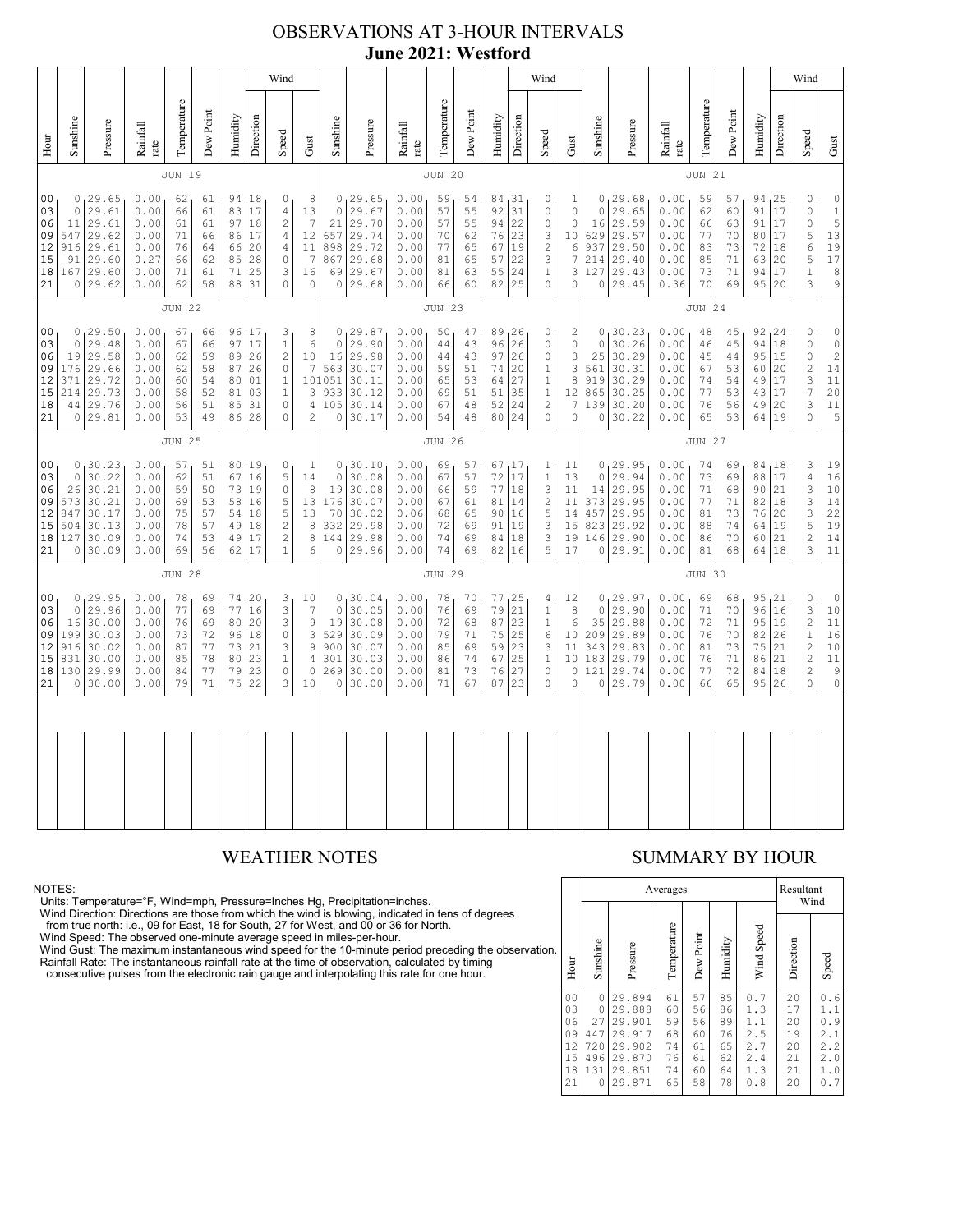### HOURLY PRECIPITATION (Water Equivalent) **June 2021: Westford**

| Date                                                      |    | A.M. Hour Ending at |    |    |                                      |                                                                                                                                                                                                                                                                                                                                  |    |                |      |    |    |    |                |    | P.M. Hour Ending at |    |               |    |    |                            |          |           |          |                                                                          |                                                           |  |
|-----------------------------------------------------------|----|---------------------|----|----|--------------------------------------|----------------------------------------------------------------------------------------------------------------------------------------------------------------------------------------------------------------------------------------------------------------------------------------------------------------------------------|----|----------------|------|----|----|----|----------------|----|---------------------|----|---------------|----|----|----------------------------|----------|-----------|----------|--------------------------------------------------------------------------|-----------------------------------------------------------|--|
|                                                           | 01 | 02                  | 03 | 04 | 05                                   | 06                                                                                                                                                                                                                                                                                                                               | 07 | 08             | 09   | 10 | 11 | 12 | 01             | 02 | 03                  | 04 | 05            | 06 | 07 | 08                         | 09       | 10        | 11       | 12                                                                       | Date                                                      |  |
| 01<br>02<br>03<br>04<br>05                                |    |                     |    |    | 0.01                                 | 0.01 0.02                                                                                                                                                                                                                                                                                                                        |    |                | 0.01 |    |    |    | 0.01           |    | 0.01                |    |               |    |    |                            | 0.12     |           |          | $\begin{array}{ c c }\n\hline\n0.01 & 03\n\end{array}$<br>0.010.060.0205 | $0\,1$<br>04                                              |  |
| 06<br>07<br>08<br>09<br>10                                |    |                     |    |    | $0.32 \mid 0.18 \mid 0.02 \mid 0.01$ |                                                                                                                                                                                                                                                                                                                                  |    |                |      |    |    |    |                |    |                     |    |               |    |    |                            |          |           |          |                                                                          | 06<br>07<br>08<br>09<br>09<br>10                          |  |
| $1\,1$<br>12<br>13<br>14<br>15                            |    | 0.01                |    |    |                                      | 0.070.190.02                                                                                                                                                                                                                                                                                                                     |    |                |      |    |    |    | 0.16 0.01      |    |                     |    | 0.07          |    |    | $0.04 \mid 0.01 \mid 0.01$ |          | 0.010.01  |          |                                                                          | $\begin{array}{c} 11 \\ 12 \\ 13 \\ 14 \\ 15 \end{array}$ |  |
| 16<br>17<br>$1\,8$<br>19<br>20                            |    |                     |    |    | $0.24 \mid 0.46 \mid 0.02$           |                                                                                                                                                                                                                                                                                                                                  |    |                |      |    |    |    |                |    | 0.09                |    |               |    |    | 0.0300.01                  |          |           | 0.010.01 |                                                                          | 16<br>17<br>18<br>19<br>19<br>20                          |  |
| $\begin{array}{c} 21 \\ 22 \\ 23 \\ 24 \end{array}$<br>25 |    |                     |    |    |                                      |                                                                                                                                                                                                                                                                                                                                  |    |                |      |    |    |    |                |    |                     |    | 0.0300.090.60 |    |    |                            |          | 0.0500.08 |          |                                                                          | $21$<br>$22$<br>$23$<br>$24$<br>$25$                      |  |
| 26<br>27<br>28<br>29<br>30                                |    |                     |    |    |                                      |                                                                                                                                                                                                                                                                                                                                  |    | 0.0200.0300.13 |      |    |    |    | 0.0800.0300.03 |    |                     |    |               |    |    |                            | 0.010.07 |           |          |                                                                          | 26<br>27<br>28<br>29<br>29                                |  |
|                                                           |    |                     |    |    |                                      | $\text{Sum} \mid 0.00 \mid 0.01 \mid 0.32 \mid 0.42 \mid 0.57 \mid 0.24 \mid 0.04 \mid 0.03 \mid 0.14 \mid 0.00 \mid 0.00 \mid 0.08 \mid 0.20 \mid 0.04 \mid 0.10 \mid 0.03 \mid 0.16 \mid 0.60 \mid 0.07 \mid 0.03 \mid 0.25 \mid 0.11 \mid 0.08 \mid 0.03 \mid 0.07 \mid 0.08 \mid 0.09 \mid 0.09 \mid 0.09 \mid 0.09 \mid 0.$ |    |                |      |    |    |    |                |    |                     |    |               |    |    |                            |          |           |          |                                                                          |                                                           |  |

During a frozen precipitation event, hourly precipitation totals may not be recorded. In this case, daily amounts are typically entered in the last column (hour ending at 12 A.M.)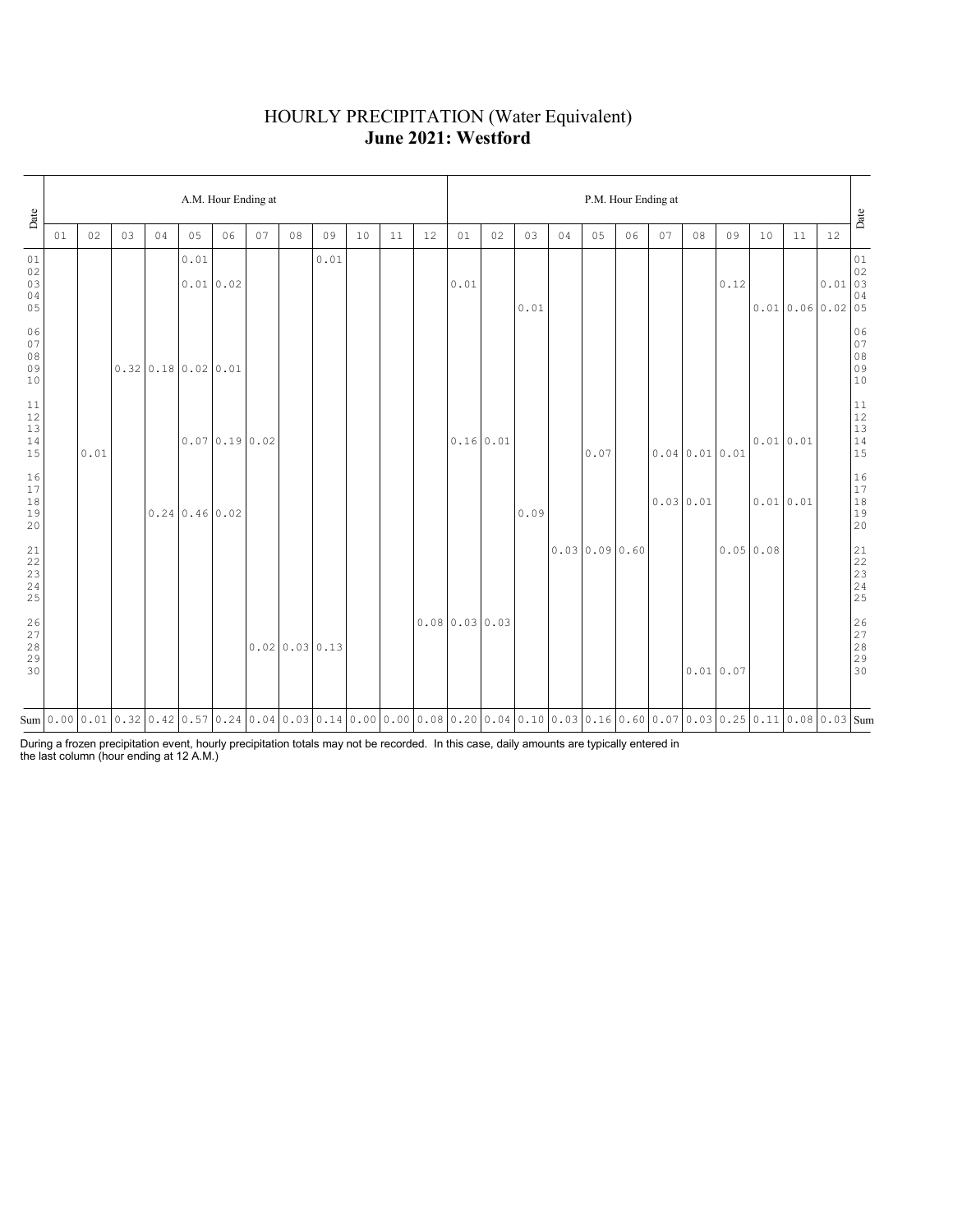### HOUR-BY-HOUR DATA **June 2021: Westford**